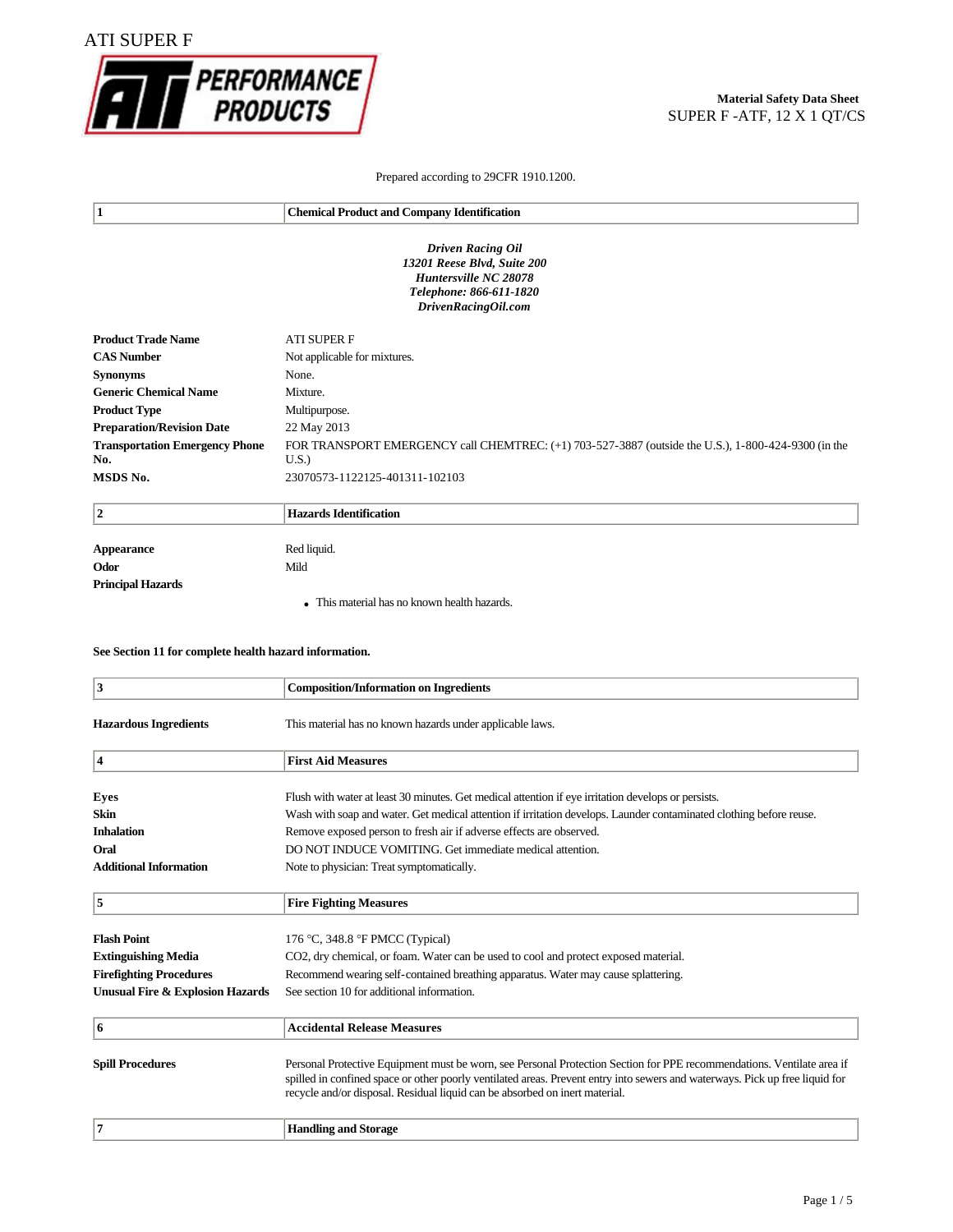| ATI SUPER F<br><b>Pumping Temperature</b><br><b>Maximum Handling Temperature</b> | Ambient<br>70 °C, 158 °F                                                                                                                                                                         |
|----------------------------------------------------------------------------------|--------------------------------------------------------------------------------------------------------------------------------------------------------------------------------------------------|
| <b>Handling Procedures</b>                                                       | Keep containers closed when not in use. Wash thoroughly after handling. Launder contaminated clothing before reuse.                                                                              |
|                                                                                  | Empty container contains product residue which may exhibit hazards of product. Dispose of packaging or containers in<br>accordance with local, regional, national and international regulations. |
| <b>Maximum Storage Temperature</b>                                               | 45 °C, 113 °F                                                                                                                                                                                    |
| <b>Storage Procedures</b>                                                        | Store material in iron or steel tanks. See section 10 for incompatible materials.                                                                                                                |
| <b>Maximum Loading Temperature</b>                                               | 70 °C, 158 °F                                                                                                                                                                                    |
|                                                                                  |                                                                                                                                                                                                  |

| 8                              | <b>Exposure Controls/Personal Protection</b>                                                                                                                                                                                                                                                          |
|--------------------------------|-------------------------------------------------------------------------------------------------------------------------------------------------------------------------------------------------------------------------------------------------------------------------------------------------------|
|                                |                                                                                                                                                                                                                                                                                                       |
| <b>Exposure Limits</b>         | None established                                                                                                                                                                                                                                                                                      |
| <b>Other Exposure Limits</b>   | Contains mineral oil. Under conditions which may generate mists, observe the OSHA PEL of 5 mg per cubic meter, ACGIH<br>TWA of 5 mg per cubic meter.                                                                                                                                                  |
| <b>Engineering Controls</b>    | Use with adequate ventilation.                                                                                                                                                                                                                                                                        |
| <b>Gloves Procedures</b>       | Nitrile. Neoprene.                                                                                                                                                                                                                                                                                    |
| <b>Eve Protection</b>          | Safety Glasses.                                                                                                                                                                                                                                                                                       |
| <b>Respiratory Protection</b>  | Use NIOSH/MSHA approved respirator with a combination organic vapor and high efficiency filter cartridge if<br>recommended exposure limit is exceeded. Use self-contained breathing apparatus for entry into confined space, for other<br>poorly ventilated areas and for large spill clean-up sites. |
| <b>Clothing Recommendation</b> | Long sleeve shirt is recommended. Launder contaminated clothing before reuse.                                                                                                                                                                                                                         |

**9 Physical and Chemical Properties**

| <b>Flash Point</b>               | 176 °C, 348.8 °F PMCC (Typical)                                                |
|----------------------------------|--------------------------------------------------------------------------------|
| <b>Upper Flammable Limit</b>     | Not determined.                                                                |
| <b>Lower Flammable Limit</b>     | Not determined.                                                                |
| <b>Autoignition Point</b>        | Not determined.                                                                |
| <b>Explosion Data</b>            | Material does not have explosive properties.                                   |
| <b>Vapor Pressure</b>            | Not determined.                                                                |
| pH                               | Not determined.                                                                |
| <b>Specific Gravity</b>          | 0.84(15.6 °C)                                                                  |
| <b>Bulk Density</b>              | 7 Lb/gal, 0.84 Kg/L                                                            |
| <b>Water Solubility</b>          | Insoluble.                                                                     |
| <b>Percent Solid</b>             | Not determined.                                                                |
| <b>Percent Volatile</b>          | Not determined.                                                                |
| <b>Volatile Organic Compound</b> | Not determined.                                                                |
| <b>Vapor Density</b>             | Not determined.                                                                |
| <b>Evaporation Rate</b>          | Not determined.                                                                |
| Odor                             | Mild                                                                           |
| <b>Appearance</b>                | Red liquid.                                                                    |
| <b>Viscosity</b>                 | 57 Centistokes (25 °C)<br>31.6 Centistokes (40 °C)<br>7.1 Centistokes (100 °C) |
| <b>Odor Threshold</b>            | Not determined.                                                                |
| <b>Boiling Point</b>             | Not determined.                                                                |
| <b>Pour Point Temperature</b>    | $-51 °C$ , $-60 °F$                                                            |
| <b>Melting / Freezing Point</b>  | Not determined.                                                                |
|                                  |                                                                                |

*The above data are typical values and do not constitute a specification. Vapor pressure data are calculated unless otherwise noted.*

| 10                               | <b>Stability and Reactivity</b>                                                                |
|----------------------------------|------------------------------------------------------------------------------------------------|
|                                  |                                                                                                |
| <b>Stability</b>                 | Material is normally stable at moderately elevated temperatures and pressures.                 |
| <b>Decomposition Temperature</b> | Not determined.                                                                                |
| <b>Incompatibility</b>           | Oxidizing agents.                                                                              |
| Polymerization                   | Will not occur.                                                                                |
| <b>Thermal Decomposition</b>     | Smoke, carbon monoxide, carbon dioxide, aldehydes and other products of incomplete combustion. |
| <b>Conditions to Avoid</b>       | Not determined.                                                                                |
|                                  |                                                                                                |
| 11                               | <b>Toxicological Information</b>                                                               |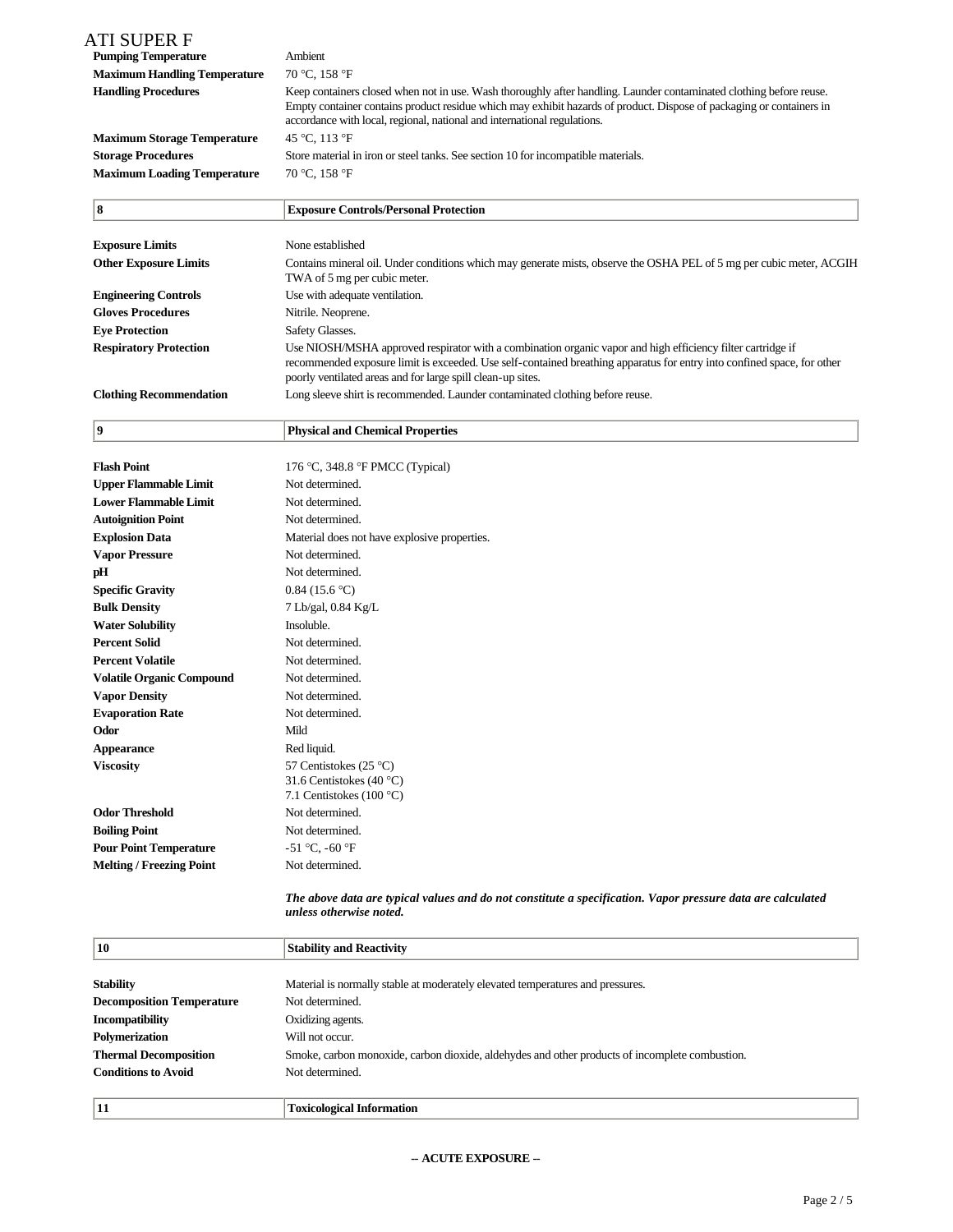| ATI SUPER F                     |                                                                                                                                                                                                                                                                          |  |
|---------------------------------|--------------------------------------------------------------------------------------------------------------------------------------------------------------------------------------------------------------------------------------------------------------------------|--|
| <b>Eye Irritation</b>           | Not expected to cause eye irritation. Based on data from components or similar materials.                                                                                                                                                                                |  |
| <b>Skin Irritation</b>          | Not expected to be a primary skin irritant. Based on data from components or similar materials. Prolonged or repeated skin<br>contact as from clothing wet with material may cause dermatitis. Symptoms may include redness, edema, drying, and<br>cracking of the skin. |  |
| <b>Respiratory Irritation</b>   | If material is misted or if vapors are generated from heating, exposure may cause irritation of mucous membranes and the<br>upper respiratory tract. Based on data from components or similar materials.                                                                 |  |
| <b>Dermal Toxicity</b>          | The LD50 in rabbits is $>$ 2000 mg/Kg. Based on data from components or similar materials.                                                                                                                                                                               |  |
| <b>Inhalation Toxicity</b>      | The LC50 $(1 \text{ hr.})$ in rats for dust or mist of this material is $> 200 \text{ mg/l}$ . Based on data from components or similar materials.                                                                                                                       |  |
| <b>Oral Toxicity</b>            | The LD50 in rats is $> 10,000$ mg/Kg. Based on data from components or similar materials.                                                                                                                                                                                |  |
| <b>Dermal Sensitization</b>     | No data available to indicate product or components may be a skin sensitizer.                                                                                                                                                                                            |  |
| <b>Inhalation Sensitization</b> | No data available to indicate product or components may be respiratory sensitizers.                                                                                                                                                                                      |  |
|                                 | - CHRONIC EXPOSURE --                                                                                                                                                                                                                                                    |  |
| <b>Chronic Toxicity</b>         | No data available to indicate product or components present at greater than 1% are chronic health hazards.                                                                                                                                                               |  |
| Carcinogenicity                 | This product contains mineral oils which are considered to be severely refined and not considered to be carcinogenic under<br>IARC. All of the oils in this product have been demonstrated to contain less than 3% extractables by the IP 346 test.                      |  |
| <b>Mutagenicity</b>             | No data available to indicate product or any components present at greater than 0.1% are mutagenic or genotoxic.                                                                                                                                                         |  |
| <b>Reproductive Toxicity</b>    | No data available to indicate either product or components present at greater than 0.1% that may cause reproductive<br>toxicity.                                                                                                                                         |  |
| <b>Teratogenicity</b>           | No data available to indicate product or any components contained at greater than 0.1% may cause birth defects.                                                                                                                                                          |  |
|                                 | -- ADDITIONAL INFORMATION --                                                                                                                                                                                                                                             |  |
| Other                           | No other health hazards known.                                                                                                                                                                                                                                           |  |
| 12                              | <b>Ecological Information</b>                                                                                                                                                                                                                                            |  |

## **-- ENVIRONMENTAL TOXICITY --**

| <b>Freshwater Fish Toxicity</b>          | The acute LC50 is 100 - 1000 mg/L based on component data.         |
|------------------------------------------|--------------------------------------------------------------------|
| <b>Freshwater Invertebrates Toxicity</b> | Chronic effects expected at 10 - 100 mg/L based on component data. |
| <b>Algal Inhibition</b>                  | Not determined.                                                    |
| <b>Saltwater Fish Toxicity</b>           | Not determined.                                                    |
| <b>Saltwater Invertebrates Toxicity</b>  | Not determined.                                                    |
| <b>Bacteria Toxicity</b>                 | Not determined.                                                    |
| <b>Miscellaneous Toxicity</b>            | Not determined.                                                    |
|                                          |                                                                    |

# **-- ENVIRONMENTAL FATE --**

| Biodegradation  | At least 25% of the components in this product show moderate biodegradation based on OECD 301-type test data. |
|-----------------|---------------------------------------------------------------------------------------------------------------|
| Bioaccumulation | Less than 1.0% of the components potentially bioconcentrate, based on octanol/water coefficients.             |
| Soil Mobility   | Not determined.                                                                                               |

| 13                    | Disposal Considerations                                                                                                                                                                                                             |
|-----------------------|-------------------------------------------------------------------------------------------------------------------------------------------------------------------------------------------------------------------------------------|
| <b>Waste Disposal</b> | This material, if discarded, is not a hazardous waste under RCRA Regulation 40 CFR 261. Treatment, storage,<br>transportation, and disposal must be in accordance with applicable Federal, State/Provincial, and Local regulations. |

| 14                                 | <b>Transport Information</b> |
|------------------------------------|------------------------------|
|                                    |                              |
| <b>ICAO/IATA I</b>                 | Not regulated.               |
| ІСАОЛАТА ІІ                        | Not regulated.               |
| <b>IMDG</b>                        | Not regulated.               |
| <b>IMDG EMS Fire</b>               | Not applicable.              |
| <b>IMDG EMS Spill</b>              | Not applicable.              |
| <b>IMDG MFAG</b>                   | Not applicable.              |
| <b>MARPOL Annex II</b>             | Not determined.              |
| <b>USCG Compatibility</b>          | Not determined.              |
| <b>U.S. DOT Bulk</b>               | Not regulated.               |
| <b>DOT NAERG</b>                   | Not applicable.              |
| <b>U.S. DOT</b> (Intermediate)     | Not regulated.               |
| <b>U.S. DOT Intermediate NAERG</b> | Not applicable.              |
| <b>U.S. DOT Non-Bulk</b>           | Not regulated.               |
| <b>U.S. DOT Non-Bulk NAERG</b>     | Not applicable.              |
| Canada                             | Not regulated.               |
| Mexico                             | Not regulated.               |
| <b>Bulk Quantity</b>               | 85000 KG, 187391 lbs.        |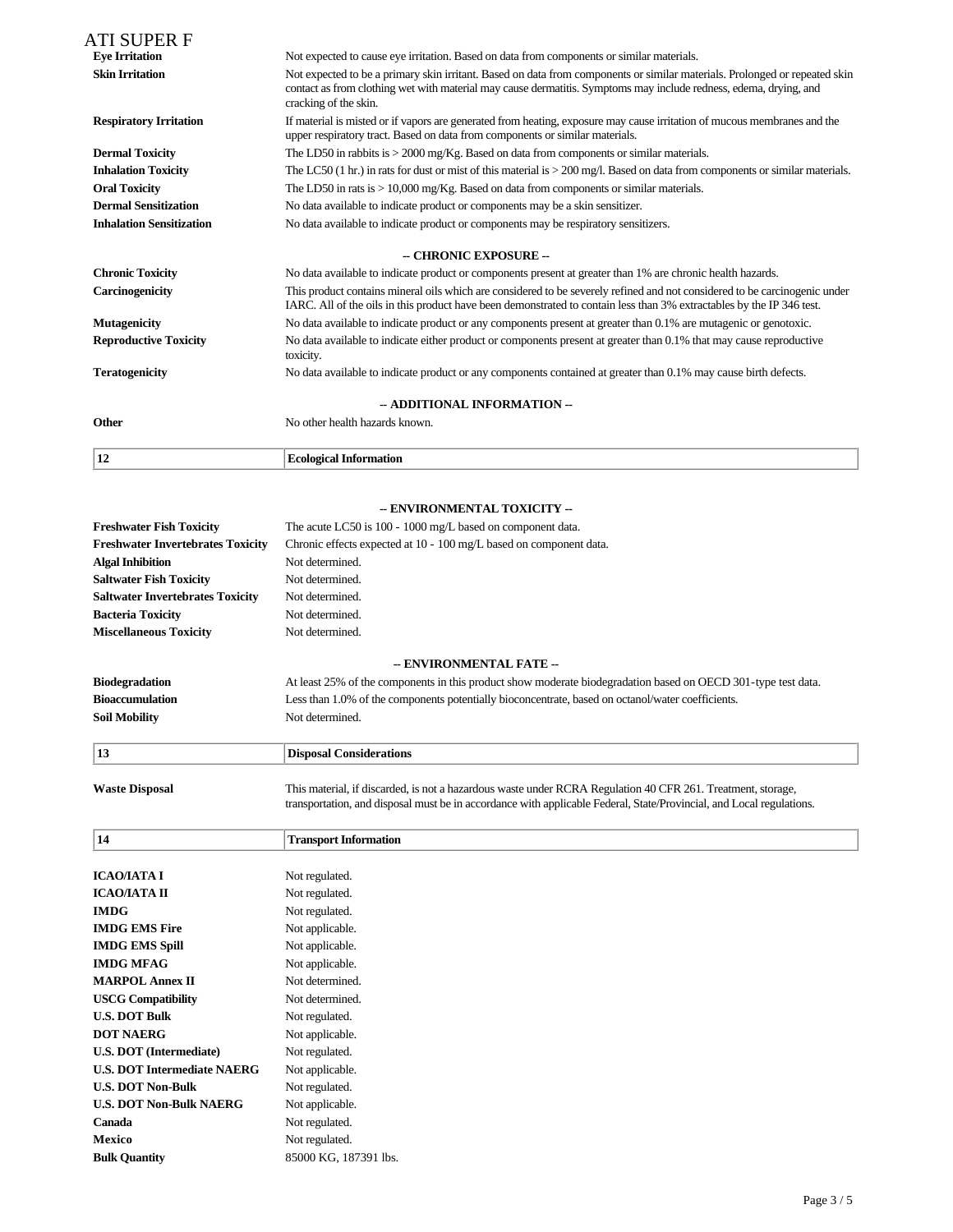**Intermediate Quantity** 11000 KG, 24251 lbs. **Non-Bulk Quantity** 400 KG, 882 lbs.

*Review classification requirements before shipping materials at elevated temperatures.*

| -- Global Chemical Inventories --<br>All components of this material are on the US TSCA Inventory or are exempt.<br>Other TSCA Reg.<br>None known.<br>To obtain information on the REACH compliance status of this product, please visit Lubrizol.com/REACH, or e-mail us at<br>EU<br>REACH_MSDS_INQUIRIES@Lubrizol.com<br>All components are in compliance with the Chemical Substances Control Law of Japan.<br>Australia<br>All components are in compliance with chemical notification requirements in Australia.<br><b>New Zealand</b><br>All components are in compliance with chemical notification requirements in New Zealand.<br>Canada<br>All components are in compliance with the Canadian Environmental Protection Act and are present on the Domestic<br>Substances List.<br><b>Switzerland</b><br>All components are in compliance with the Environmentally Hazardous Substances Ordinance in Switzerland.<br>All components are in compliance in Korea.<br>Korea<br><b>Philippines</b><br>All components are in compliance with the Philippines Toxic Substances and Hazardous and Nuclear Wastes Control Act of<br>1990 (R.A. 6969).<br>China<br>All components of this product are listed on the Inventory of Existing Chemical Substances in China.<br>Taiwan<br>All components of this product are listed on the Taiwan inventory.<br>- Other U.S. Federal Regulations --<br>This product does not contain greater than 1.0% of any chemical substance on the SARA Extremely Hazardous Substances<br>list.<br>This product does not contain greater than 1.0% (greater than 0.1% for carcinogenic substance) of any chemical substances<br>listed under SARA Section 313.<br><b>Acute Hazard</b><br>No<br>Chronic Hazard<br>No<br>No<br>Fire Hazard<br>No<br>Reactivity Hazard<br><b>CERCLA Hazardous Substances</b><br>None known.<br>-- State Regulations --<br>This product contains the following chemical(s) known to the state of California to cause cancer and/or birth defects based<br>on maximum impurity levels of components: $< 0.01$ ppm lead $< 0.01$ ppm C.I. Solvent Yellow 14, CAS no. 842-07-9 $<$<br>0.01 ppm Solvent Yellow 3, CAS no. $97-56-3 < 0.01$ ppm arsenic $< 0.5$ ppm Benzene, CAS no. 71-43-2 2 ppm Sulfur<br>dioxide, CAS no. 7446-09-5 0.001% Ethyl benzene, CAS no. 100-41-4 0.057% Toluene, CAS no. 108-88-3<br>-- Product Registrations --<br>Not applicable.<br>Not Registered<br><b>Swedish Registration Number</b><br>Not Registered<br><b>Norwegian Registration Number</b><br>Not Registered<br><b>Danish Registration Number</b><br>Not Registered<br>Not Registered<br><b>Swiss Registration Number</b><br>Not Registered<br><b>Italian Registration Number</b><br>-- Other / International --<br>Not determined.<br><b>Information</b><br>16<br><b>Other Information</b><br><b>US NFPA Codes</b><br><b>Fire</b><br><b>Reactivity</b><br><b>Special</b><br><b>Health</b><br>N/E<br>1<br>$\overline{0}$<br>1<br>(N/E) - None established<br><b>Health</b><br><b>Fire</b><br><b>Reactivity</b><br>$\boldsymbol{0}$<br>0<br>1<br><b>Precautionary Labels</b><br>• This material has no known health hazards. | 15                                 | <b>Regulatory Information</b> |  |  |  |  |  |
|-----------------------------------------------------------------------------------------------------------------------------------------------------------------------------------------------------------------------------------------------------------------------------------------------------------------------------------------------------------------------------------------------------------------------------------------------------------------------------------------------------------------------------------------------------------------------------------------------------------------------------------------------------------------------------------------------------------------------------------------------------------------------------------------------------------------------------------------------------------------------------------------------------------------------------------------------------------------------------------------------------------------------------------------------------------------------------------------------------------------------------------------------------------------------------------------------------------------------------------------------------------------------------------------------------------------------------------------------------------------------------------------------------------------------------------------------------------------------------------------------------------------------------------------------------------------------------------------------------------------------------------------------------------------------------------------------------------------------------------------------------------------------------------------------------------------------------------------------------------------------------------------------------------------------------------------------------------------------------------------------------------------------------------------------------------------------------------------------------------------------------------------------------------------------------------------------------------------------------------------------------------------------------------------------------------------------------------------------------------------------------------------------------------------------------------------------------------------------------------------------------------------------------------------------------------------------------------------------------------------------------------------------------------------------------------------------------------------------------------------------------------------------------------------------------------------------------------------------------------------------------------------------------------------------------------------------------------------------------------------------------------------------------------------------------------------------------------------------------------------------------------------------------------------------------|------------------------------------|-------------------------------|--|--|--|--|--|
|                                                                                                                                                                                                                                                                                                                                                                                                                                                                                                                                                                                                                                                                                                                                                                                                                                                                                                                                                                                                                                                                                                                                                                                                                                                                                                                                                                                                                                                                                                                                                                                                                                                                                                                                                                                                                                                                                                                                                                                                                                                                                                                                                                                                                                                                                                                                                                                                                                                                                                                                                                                                                                                                                                                                                                                                                                                                                                                                                                                                                                                                                                                                                                             |                                    |                               |  |  |  |  |  |
|                                                                                                                                                                                                                                                                                                                                                                                                                                                                                                                                                                                                                                                                                                                                                                                                                                                                                                                                                                                                                                                                                                                                                                                                                                                                                                                                                                                                                                                                                                                                                                                                                                                                                                                                                                                                                                                                                                                                                                                                                                                                                                                                                                                                                                                                                                                                                                                                                                                                                                                                                                                                                                                                                                                                                                                                                                                                                                                                                                                                                                                                                                                                                                             |                                    |                               |  |  |  |  |  |
|                                                                                                                                                                                                                                                                                                                                                                                                                                                                                                                                                                                                                                                                                                                                                                                                                                                                                                                                                                                                                                                                                                                                                                                                                                                                                                                                                                                                                                                                                                                                                                                                                                                                                                                                                                                                                                                                                                                                                                                                                                                                                                                                                                                                                                                                                                                                                                                                                                                                                                                                                                                                                                                                                                                                                                                                                                                                                                                                                                                                                                                                                                                                                                             | <b>USA</b>                         |                               |  |  |  |  |  |
|                                                                                                                                                                                                                                                                                                                                                                                                                                                                                                                                                                                                                                                                                                                                                                                                                                                                                                                                                                                                                                                                                                                                                                                                                                                                                                                                                                                                                                                                                                                                                                                                                                                                                                                                                                                                                                                                                                                                                                                                                                                                                                                                                                                                                                                                                                                                                                                                                                                                                                                                                                                                                                                                                                                                                                                                                                                                                                                                                                                                                                                                                                                                                                             |                                    |                               |  |  |  |  |  |
|                                                                                                                                                                                                                                                                                                                                                                                                                                                                                                                                                                                                                                                                                                                                                                                                                                                                                                                                                                                                                                                                                                                                                                                                                                                                                                                                                                                                                                                                                                                                                                                                                                                                                                                                                                                                                                                                                                                                                                                                                                                                                                                                                                                                                                                                                                                                                                                                                                                                                                                                                                                                                                                                                                                                                                                                                                                                                                                                                                                                                                                                                                                                                                             |                                    |                               |  |  |  |  |  |
|                                                                                                                                                                                                                                                                                                                                                                                                                                                                                                                                                                                                                                                                                                                                                                                                                                                                                                                                                                                                                                                                                                                                                                                                                                                                                                                                                                                                                                                                                                                                                                                                                                                                                                                                                                                                                                                                                                                                                                                                                                                                                                                                                                                                                                                                                                                                                                                                                                                                                                                                                                                                                                                                                                                                                                                                                                                                                                                                                                                                                                                                                                                                                                             |                                    |                               |  |  |  |  |  |
|                                                                                                                                                                                                                                                                                                                                                                                                                                                                                                                                                                                                                                                                                                                                                                                                                                                                                                                                                                                                                                                                                                                                                                                                                                                                                                                                                                                                                                                                                                                                                                                                                                                                                                                                                                                                                                                                                                                                                                                                                                                                                                                                                                                                                                                                                                                                                                                                                                                                                                                                                                                                                                                                                                                                                                                                                                                                                                                                                                                                                                                                                                                                                                             | Japan                              |                               |  |  |  |  |  |
|                                                                                                                                                                                                                                                                                                                                                                                                                                                                                                                                                                                                                                                                                                                                                                                                                                                                                                                                                                                                                                                                                                                                                                                                                                                                                                                                                                                                                                                                                                                                                                                                                                                                                                                                                                                                                                                                                                                                                                                                                                                                                                                                                                                                                                                                                                                                                                                                                                                                                                                                                                                                                                                                                                                                                                                                                                                                                                                                                                                                                                                                                                                                                                             |                                    |                               |  |  |  |  |  |
|                                                                                                                                                                                                                                                                                                                                                                                                                                                                                                                                                                                                                                                                                                                                                                                                                                                                                                                                                                                                                                                                                                                                                                                                                                                                                                                                                                                                                                                                                                                                                                                                                                                                                                                                                                                                                                                                                                                                                                                                                                                                                                                                                                                                                                                                                                                                                                                                                                                                                                                                                                                                                                                                                                                                                                                                                                                                                                                                                                                                                                                                                                                                                                             |                                    |                               |  |  |  |  |  |
|                                                                                                                                                                                                                                                                                                                                                                                                                                                                                                                                                                                                                                                                                                                                                                                                                                                                                                                                                                                                                                                                                                                                                                                                                                                                                                                                                                                                                                                                                                                                                                                                                                                                                                                                                                                                                                                                                                                                                                                                                                                                                                                                                                                                                                                                                                                                                                                                                                                                                                                                                                                                                                                                                                                                                                                                                                                                                                                                                                                                                                                                                                                                                                             |                                    |                               |  |  |  |  |  |
|                                                                                                                                                                                                                                                                                                                                                                                                                                                                                                                                                                                                                                                                                                                                                                                                                                                                                                                                                                                                                                                                                                                                                                                                                                                                                                                                                                                                                                                                                                                                                                                                                                                                                                                                                                                                                                                                                                                                                                                                                                                                                                                                                                                                                                                                                                                                                                                                                                                                                                                                                                                                                                                                                                                                                                                                                                                                                                                                                                                                                                                                                                                                                                             |                                    |                               |  |  |  |  |  |
|                                                                                                                                                                                                                                                                                                                                                                                                                                                                                                                                                                                                                                                                                                                                                                                                                                                                                                                                                                                                                                                                                                                                                                                                                                                                                                                                                                                                                                                                                                                                                                                                                                                                                                                                                                                                                                                                                                                                                                                                                                                                                                                                                                                                                                                                                                                                                                                                                                                                                                                                                                                                                                                                                                                                                                                                                                                                                                                                                                                                                                                                                                                                                                             |                                    |                               |  |  |  |  |  |
|                                                                                                                                                                                                                                                                                                                                                                                                                                                                                                                                                                                                                                                                                                                                                                                                                                                                                                                                                                                                                                                                                                                                                                                                                                                                                                                                                                                                                                                                                                                                                                                                                                                                                                                                                                                                                                                                                                                                                                                                                                                                                                                                                                                                                                                                                                                                                                                                                                                                                                                                                                                                                                                                                                                                                                                                                                                                                                                                                                                                                                                                                                                                                                             |                                    |                               |  |  |  |  |  |
|                                                                                                                                                                                                                                                                                                                                                                                                                                                                                                                                                                                                                                                                                                                                                                                                                                                                                                                                                                                                                                                                                                                                                                                                                                                                                                                                                                                                                                                                                                                                                                                                                                                                                                                                                                                                                                                                                                                                                                                                                                                                                                                                                                                                                                                                                                                                                                                                                                                                                                                                                                                                                                                                                                                                                                                                                                                                                                                                                                                                                                                                                                                                                                             |                                    |                               |  |  |  |  |  |
|                                                                                                                                                                                                                                                                                                                                                                                                                                                                                                                                                                                                                                                                                                                                                                                                                                                                                                                                                                                                                                                                                                                                                                                                                                                                                                                                                                                                                                                                                                                                                                                                                                                                                                                                                                                                                                                                                                                                                                                                                                                                                                                                                                                                                                                                                                                                                                                                                                                                                                                                                                                                                                                                                                                                                                                                                                                                                                                                                                                                                                                                                                                                                                             |                                    |                               |  |  |  |  |  |
|                                                                                                                                                                                                                                                                                                                                                                                                                                                                                                                                                                                                                                                                                                                                                                                                                                                                                                                                                                                                                                                                                                                                                                                                                                                                                                                                                                                                                                                                                                                                                                                                                                                                                                                                                                                                                                                                                                                                                                                                                                                                                                                                                                                                                                                                                                                                                                                                                                                                                                                                                                                                                                                                                                                                                                                                                                                                                                                                                                                                                                                                                                                                                                             |                                    |                               |  |  |  |  |  |
|                                                                                                                                                                                                                                                                                                                                                                                                                                                                                                                                                                                                                                                                                                                                                                                                                                                                                                                                                                                                                                                                                                                                                                                                                                                                                                                                                                                                                                                                                                                                                                                                                                                                                                                                                                                                                                                                                                                                                                                                                                                                                                                                                                                                                                                                                                                                                                                                                                                                                                                                                                                                                                                                                                                                                                                                                                                                                                                                                                                                                                                                                                                                                                             | <b>SARA Ext. Haz. Subst.</b>       |                               |  |  |  |  |  |
|                                                                                                                                                                                                                                                                                                                                                                                                                                                                                                                                                                                                                                                                                                                                                                                                                                                                                                                                                                                                                                                                                                                                                                                                                                                                                                                                                                                                                                                                                                                                                                                                                                                                                                                                                                                                                                                                                                                                                                                                                                                                                                                                                                                                                                                                                                                                                                                                                                                                                                                                                                                                                                                                                                                                                                                                                                                                                                                                                                                                                                                                                                                                                                             | <b>SARA Section 313</b>            |                               |  |  |  |  |  |
|                                                                                                                                                                                                                                                                                                                                                                                                                                                                                                                                                                                                                                                                                                                                                                                                                                                                                                                                                                                                                                                                                                                                                                                                                                                                                                                                                                                                                                                                                                                                                                                                                                                                                                                                                                                                                                                                                                                                                                                                                                                                                                                                                                                                                                                                                                                                                                                                                                                                                                                                                                                                                                                                                                                                                                                                                                                                                                                                                                                                                                                                                                                                                                             | <b>SARA 311 Classifications</b>    |                               |  |  |  |  |  |
|                                                                                                                                                                                                                                                                                                                                                                                                                                                                                                                                                                                                                                                                                                                                                                                                                                                                                                                                                                                                                                                                                                                                                                                                                                                                                                                                                                                                                                                                                                                                                                                                                                                                                                                                                                                                                                                                                                                                                                                                                                                                                                                                                                                                                                                                                                                                                                                                                                                                                                                                                                                                                                                                                                                                                                                                                                                                                                                                                                                                                                                                                                                                                                             |                                    |                               |  |  |  |  |  |
|                                                                                                                                                                                                                                                                                                                                                                                                                                                                                                                                                                                                                                                                                                                                                                                                                                                                                                                                                                                                                                                                                                                                                                                                                                                                                                                                                                                                                                                                                                                                                                                                                                                                                                                                                                                                                                                                                                                                                                                                                                                                                                                                                                                                                                                                                                                                                                                                                                                                                                                                                                                                                                                                                                                                                                                                                                                                                                                                                                                                                                                                                                                                                                             |                                    |                               |  |  |  |  |  |
|                                                                                                                                                                                                                                                                                                                                                                                                                                                                                                                                                                                                                                                                                                                                                                                                                                                                                                                                                                                                                                                                                                                                                                                                                                                                                                                                                                                                                                                                                                                                                                                                                                                                                                                                                                                                                                                                                                                                                                                                                                                                                                                                                                                                                                                                                                                                                                                                                                                                                                                                                                                                                                                                                                                                                                                                                                                                                                                                                                                                                                                                                                                                                                             |                                    |                               |  |  |  |  |  |
|                                                                                                                                                                                                                                                                                                                                                                                                                                                                                                                                                                                                                                                                                                                                                                                                                                                                                                                                                                                                                                                                                                                                                                                                                                                                                                                                                                                                                                                                                                                                                                                                                                                                                                                                                                                                                                                                                                                                                                                                                                                                                                                                                                                                                                                                                                                                                                                                                                                                                                                                                                                                                                                                                                                                                                                                                                                                                                                                                                                                                                                                                                                                                                             |                                    |                               |  |  |  |  |  |
|                                                                                                                                                                                                                                                                                                                                                                                                                                                                                                                                                                                                                                                                                                                                                                                                                                                                                                                                                                                                                                                                                                                                                                                                                                                                                                                                                                                                                                                                                                                                                                                                                                                                                                                                                                                                                                                                                                                                                                                                                                                                                                                                                                                                                                                                                                                                                                                                                                                                                                                                                                                                                                                                                                                                                                                                                                                                                                                                                                                                                                                                                                                                                                             |                                    |                               |  |  |  |  |  |
|                                                                                                                                                                                                                                                                                                                                                                                                                                                                                                                                                                                                                                                                                                                                                                                                                                                                                                                                                                                                                                                                                                                                                                                                                                                                                                                                                                                                                                                                                                                                                                                                                                                                                                                                                                                                                                                                                                                                                                                                                                                                                                                                                                                                                                                                                                                                                                                                                                                                                                                                                                                                                                                                                                                                                                                                                                                                                                                                                                                                                                                                                                                                                                             | Cal. Prop. 65                      |                               |  |  |  |  |  |
|                                                                                                                                                                                                                                                                                                                                                                                                                                                                                                                                                                                                                                                                                                                                                                                                                                                                                                                                                                                                                                                                                                                                                                                                                                                                                                                                                                                                                                                                                                                                                                                                                                                                                                                                                                                                                                                                                                                                                                                                                                                                                                                                                                                                                                                                                                                                                                                                                                                                                                                                                                                                                                                                                                                                                                                                                                                                                                                                                                                                                                                                                                                                                                             |                                    |                               |  |  |  |  |  |
|                                                                                                                                                                                                                                                                                                                                                                                                                                                                                                                                                                                                                                                                                                                                                                                                                                                                                                                                                                                                                                                                                                                                                                                                                                                                                                                                                                                                                                                                                                                                                                                                                                                                                                                                                                                                                                                                                                                                                                                                                                                                                                                                                                                                                                                                                                                                                                                                                                                                                                                                                                                                                                                                                                                                                                                                                                                                                                                                                                                                                                                                                                                                                                             | <b>U.S. Fuel Registration</b>      |                               |  |  |  |  |  |
|                                                                                                                                                                                                                                                                                                                                                                                                                                                                                                                                                                                                                                                                                                                                                                                                                                                                                                                                                                                                                                                                                                                                                                                                                                                                                                                                                                                                                                                                                                                                                                                                                                                                                                                                                                                                                                                                                                                                                                                                                                                                                                                                                                                                                                                                                                                                                                                                                                                                                                                                                                                                                                                                                                                                                                                                                                                                                                                                                                                                                                                                                                                                                                             | <b>Finnish Registration Number</b> |                               |  |  |  |  |  |
|                                                                                                                                                                                                                                                                                                                                                                                                                                                                                                                                                                                                                                                                                                                                                                                                                                                                                                                                                                                                                                                                                                                                                                                                                                                                                                                                                                                                                                                                                                                                                                                                                                                                                                                                                                                                                                                                                                                                                                                                                                                                                                                                                                                                                                                                                                                                                                                                                                                                                                                                                                                                                                                                                                                                                                                                                                                                                                                                                                                                                                                                                                                                                                             |                                    |                               |  |  |  |  |  |
|                                                                                                                                                                                                                                                                                                                                                                                                                                                                                                                                                                                                                                                                                                                                                                                                                                                                                                                                                                                                                                                                                                                                                                                                                                                                                                                                                                                                                                                                                                                                                                                                                                                                                                                                                                                                                                                                                                                                                                                                                                                                                                                                                                                                                                                                                                                                                                                                                                                                                                                                                                                                                                                                                                                                                                                                                                                                                                                                                                                                                                                                                                                                                                             |                                    |                               |  |  |  |  |  |
|                                                                                                                                                                                                                                                                                                                                                                                                                                                                                                                                                                                                                                                                                                                                                                                                                                                                                                                                                                                                                                                                                                                                                                                                                                                                                                                                                                                                                                                                                                                                                                                                                                                                                                                                                                                                                                                                                                                                                                                                                                                                                                                                                                                                                                                                                                                                                                                                                                                                                                                                                                                                                                                                                                                                                                                                                                                                                                                                                                                                                                                                                                                                                                             |                                    |                               |  |  |  |  |  |
|                                                                                                                                                                                                                                                                                                                                                                                                                                                                                                                                                                                                                                                                                                                                                                                                                                                                                                                                                                                                                                                                                                                                                                                                                                                                                                                                                                                                                                                                                                                                                                                                                                                                                                                                                                                                                                                                                                                                                                                                                                                                                                                                                                                                                                                                                                                                                                                                                                                                                                                                                                                                                                                                                                                                                                                                                                                                                                                                                                                                                                                                                                                                                                             |                                    |                               |  |  |  |  |  |
|                                                                                                                                                                                                                                                                                                                                                                                                                                                                                                                                                                                                                                                                                                                                                                                                                                                                                                                                                                                                                                                                                                                                                                                                                                                                                                                                                                                                                                                                                                                                                                                                                                                                                                                                                                                                                                                                                                                                                                                                                                                                                                                                                                                                                                                                                                                                                                                                                                                                                                                                                                                                                                                                                                                                                                                                                                                                                                                                                                                                                                                                                                                                                                             |                                    |                               |  |  |  |  |  |
|                                                                                                                                                                                                                                                                                                                                                                                                                                                                                                                                                                                                                                                                                                                                                                                                                                                                                                                                                                                                                                                                                                                                                                                                                                                                                                                                                                                                                                                                                                                                                                                                                                                                                                                                                                                                                                                                                                                                                                                                                                                                                                                                                                                                                                                                                                                                                                                                                                                                                                                                                                                                                                                                                                                                                                                                                                                                                                                                                                                                                                                                                                                                                                             |                                    |                               |  |  |  |  |  |
|                                                                                                                                                                                                                                                                                                                                                                                                                                                                                                                                                                                                                                                                                                                                                                                                                                                                                                                                                                                                                                                                                                                                                                                                                                                                                                                                                                                                                                                                                                                                                                                                                                                                                                                                                                                                                                                                                                                                                                                                                                                                                                                                                                                                                                                                                                                                                                                                                                                                                                                                                                                                                                                                                                                                                                                                                                                                                                                                                                                                                                                                                                                                                                             | <b>Miscellaneous Regulatory</b>    |                               |  |  |  |  |  |
|                                                                                                                                                                                                                                                                                                                                                                                                                                                                                                                                                                                                                                                                                                                                                                                                                                                                                                                                                                                                                                                                                                                                                                                                                                                                                                                                                                                                                                                                                                                                                                                                                                                                                                                                                                                                                                                                                                                                                                                                                                                                                                                                                                                                                                                                                                                                                                                                                                                                                                                                                                                                                                                                                                                                                                                                                                                                                                                                                                                                                                                                                                                                                                             |                                    |                               |  |  |  |  |  |
|                                                                                                                                                                                                                                                                                                                                                                                                                                                                                                                                                                                                                                                                                                                                                                                                                                                                                                                                                                                                                                                                                                                                                                                                                                                                                                                                                                                                                                                                                                                                                                                                                                                                                                                                                                                                                                                                                                                                                                                                                                                                                                                                                                                                                                                                                                                                                                                                                                                                                                                                                                                                                                                                                                                                                                                                                                                                                                                                                                                                                                                                                                                                                                             |                                    |                               |  |  |  |  |  |
|                                                                                                                                                                                                                                                                                                                                                                                                                                                                                                                                                                                                                                                                                                                                                                                                                                                                                                                                                                                                                                                                                                                                                                                                                                                                                                                                                                                                                                                                                                                                                                                                                                                                                                                                                                                                                                                                                                                                                                                                                                                                                                                                                                                                                                                                                                                                                                                                                                                                                                                                                                                                                                                                                                                                                                                                                                                                                                                                                                                                                                                                                                                                                                             |                                    |                               |  |  |  |  |  |
|                                                                                                                                                                                                                                                                                                                                                                                                                                                                                                                                                                                                                                                                                                                                                                                                                                                                                                                                                                                                                                                                                                                                                                                                                                                                                                                                                                                                                                                                                                                                                                                                                                                                                                                                                                                                                                                                                                                                                                                                                                                                                                                                                                                                                                                                                                                                                                                                                                                                                                                                                                                                                                                                                                                                                                                                                                                                                                                                                                                                                                                                                                                                                                             |                                    |                               |  |  |  |  |  |
|                                                                                                                                                                                                                                                                                                                                                                                                                                                                                                                                                                                                                                                                                                                                                                                                                                                                                                                                                                                                                                                                                                                                                                                                                                                                                                                                                                                                                                                                                                                                                                                                                                                                                                                                                                                                                                                                                                                                                                                                                                                                                                                                                                                                                                                                                                                                                                                                                                                                                                                                                                                                                                                                                                                                                                                                                                                                                                                                                                                                                                                                                                                                                                             | <b>HMIS Codes</b>                  |                               |  |  |  |  |  |
|                                                                                                                                                                                                                                                                                                                                                                                                                                                                                                                                                                                                                                                                                                                                                                                                                                                                                                                                                                                                                                                                                                                                                                                                                                                                                                                                                                                                                                                                                                                                                                                                                                                                                                                                                                                                                                                                                                                                                                                                                                                                                                                                                                                                                                                                                                                                                                                                                                                                                                                                                                                                                                                                                                                                                                                                                                                                                                                                                                                                                                                                                                                                                                             |                                    |                               |  |  |  |  |  |
|                                                                                                                                                                                                                                                                                                                                                                                                                                                                                                                                                                                                                                                                                                                                                                                                                                                                                                                                                                                                                                                                                                                                                                                                                                                                                                                                                                                                                                                                                                                                                                                                                                                                                                                                                                                                                                                                                                                                                                                                                                                                                                                                                                                                                                                                                                                                                                                                                                                                                                                                                                                                                                                                                                                                                                                                                                                                                                                                                                                                                                                                                                                                                                             |                                    |                               |  |  |  |  |  |